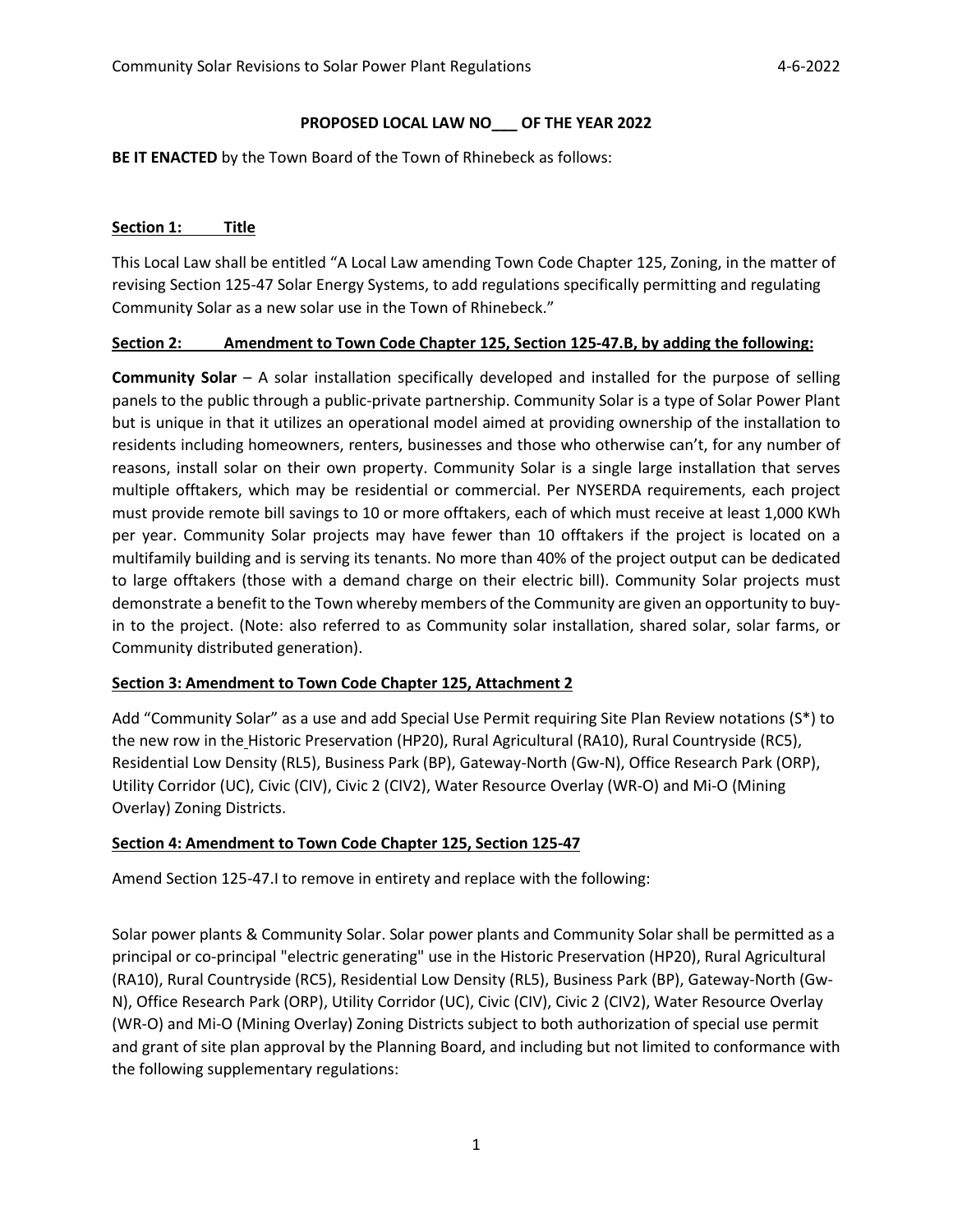(1) The maximum solar module surface area of a solar power plant shall be 36,000 square feet. The maximum solar module surface area of Community Solar shall be no greater than the maximum lot coverage requirement of the zoning district in which Community Solar is proposed to be located.

(2) If established as the principal use of a fee-owned parcel, the parcel on which a solar power plant is sited shall meet either the minimum lot area requirements as set forth for the zoning district within Article IV, § 125-21, District Schedule of Area and Bulk Regulations,[2] of this chapter or be a minimum of 10 acres, whichever acreage shall be greater. If a Community Solar installation is established as a coprincipal use on a leased site within a parcel on which another use, or other uses, is located, the overall parcel shall not be less than 10 acres of developable land, defined as land that excludes natural features that can't be utilized for development of Community Solar, except in the HP20 District, where the minimum developable land area of the overall parcel shall be 20 acres.

[2]Editor's Note: The Schedule of Area and Bulk Regulations is included as an attachment to this chapter.

(3) If a solar power plant is established as a co-principal use on a leased site within a parcel on which another use, or other uses, is located, the leased site shall be not more than 2.5 acres and the overall parcel not less than 12.5 acres; except in the Historic Preservation (HP20) District, where the minimum area of the overall parcel shall be 22.5 acres.

(4) A leased site created for the exclusive purpose of development of a solar power plant or Community Solar shall be exempt from the following requirements:

(a) The minimum lot width and frontage requirements otherwise set forth for the zoning district within Article IV, § 125-21, District Schedule of Area and Bulk Regulations, of this chapter.

(b) The requirement for subdivision plat approval under Town Code Chapter 101, Subdivision of Land, provided a copy of the land agreement is submitted to the Planning Board as part of the application for special use permit, an accurate survey-based description of the leased parcel is depicted on the site plan, and access to the solar power plant or Community Solar site is determined by the Planning Board as adequate for routine and emergency purposes provided either directly from a public roadway or established through easement agreement.

(5) If the proposed solar power plant or Community Solar installation is located on a parcel within a residential district and there is an existing dwelling on the parcel, the presence of two principal uses shall in this instance be exempt from the limitation of no more than one principal use on a parcel within a residential district otherwise set forth within § 125-19, Application of zoning district regulations, Subsection F, of this chapter.

(6) If the solar power plant or Community Solar installation is established as a co-principal use on the roof of an agricultural, commercial or institutional structure, the lot on which the solar power plant or Commercial Solar installation is sited shall meet either the minimum lot area requirements as set forth for the zoning district within Article IV, § 125-21, District Schedule of Area and Bulk Regulations for the other principal use, or be a minimum of 10 acres, whichever acreage shall be greater.

(7) The location of a solar power plant shall not encroach on any ecologically sensitive land or water resource nor remove prime agricultural land (Class I through IV agricultural soils) from potential agricultural production. The location of the Community Solar installation shall not encroach on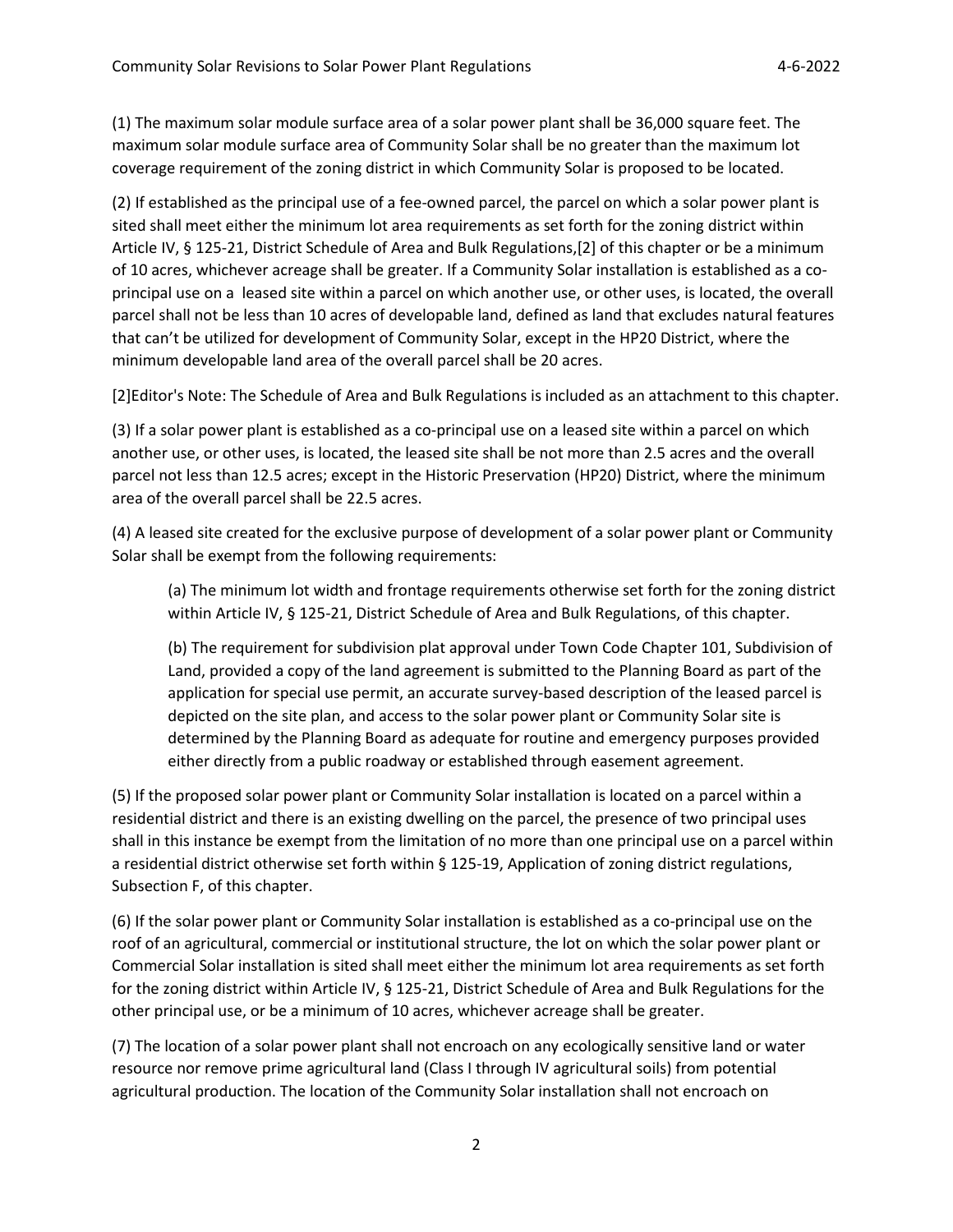ecologically sensitive land or water resources, to the maximum extent practicable, nor remove prime agricultural land (Class I through IV agricultural soils) from potential agricultural production (See Section 125-47.10 below).

(8) The installation of a solar power plant shall cause neither the cutting, within or at the periphery of a forested or woodland area, of more than 50% of trees of six inches or more in diameter at breast height over any contiguous land area of one-fourth acre nor overall site disturbance caused by grading, tree removal or other work on the solar plant site and its access exceeding a total of one acre. A Community Solar installation shall cause neither the cutting, within or at the periphery of a forested or woodland area, of trees of six inches or more in diameter at breast height to the maximum extent practicable. Native trees, especially those of significant ecological value, should be preserved to the maximum extent practicable. This section is not intended to regulate dead, decaying or dangerous trees that are identified as needing to be removed nor does this section regulate a legitimate forestry operation on a parcel of land. Removal of trees over 6" in diameter at breast height will require an applicant to provide a tree replacement program proposal (See Section 125-47.21).

(9) Fencing.

(a) Fencing for Solar Power Plants shall be required as follows: Solar power plants including ground-mounted installations shall be enclosed by perimeter fencing, with locking access gate, a minimum of six feet and a maximum of eight feet in height and set back at a sufficient distance from all components of the solar installation to restrict unauthorized access or other safety hazard. Any fencing exceeding six feet in height shall, in accordance with § 125-38, Subsection A, of this chapter be subject to the requirement for issuance of an additional special use permit by the Planning Board.

The type, material and color of perimeter fencing shall be subject to approval by the Planning Board and shall neither envelope a land area in excess of 2.5 acres nor extend beyond the boundaries of the leased parcel. The perimeter fencing shall also be set back a minimum of 100 feet from the front property line and 50 feet from any other property line or such greater minimum distances as may be required for a principal building in the zoning district in which the proposed solar plant is located. In the case of a solar power plant located on a parcel with frontage on a scenic road or within a scenic district, a greater minimum front setback of 200 feet shall be provided. In the case of Solar Power Plants located on a landlocked lot or located behind other lots that front on a street, a setback may, at the discretion of the Planning Board, be reduced to 50' as the front yard of the Solar Power Plant lot is not located along a street.

(b) Fencing for Community Solar shall be required as follows: Fencing shall meet the requirements of Section 125-38 or the following, whichever is the less restrictive: Community Solar installations shall be enclosed by perimeter fencing, with locking access gate, a minimum of six feet and a maximum of eight feet in height and set back at a sufficient distance from all components of the solar installation to restrict unauthorized access or other safety hazard. Any fencing exceeding six feet in height shall, in accordance with § 125-38, Subsection A, of this chapter be subject to the requirement for issuance of an additional special use permit by the Planning Board.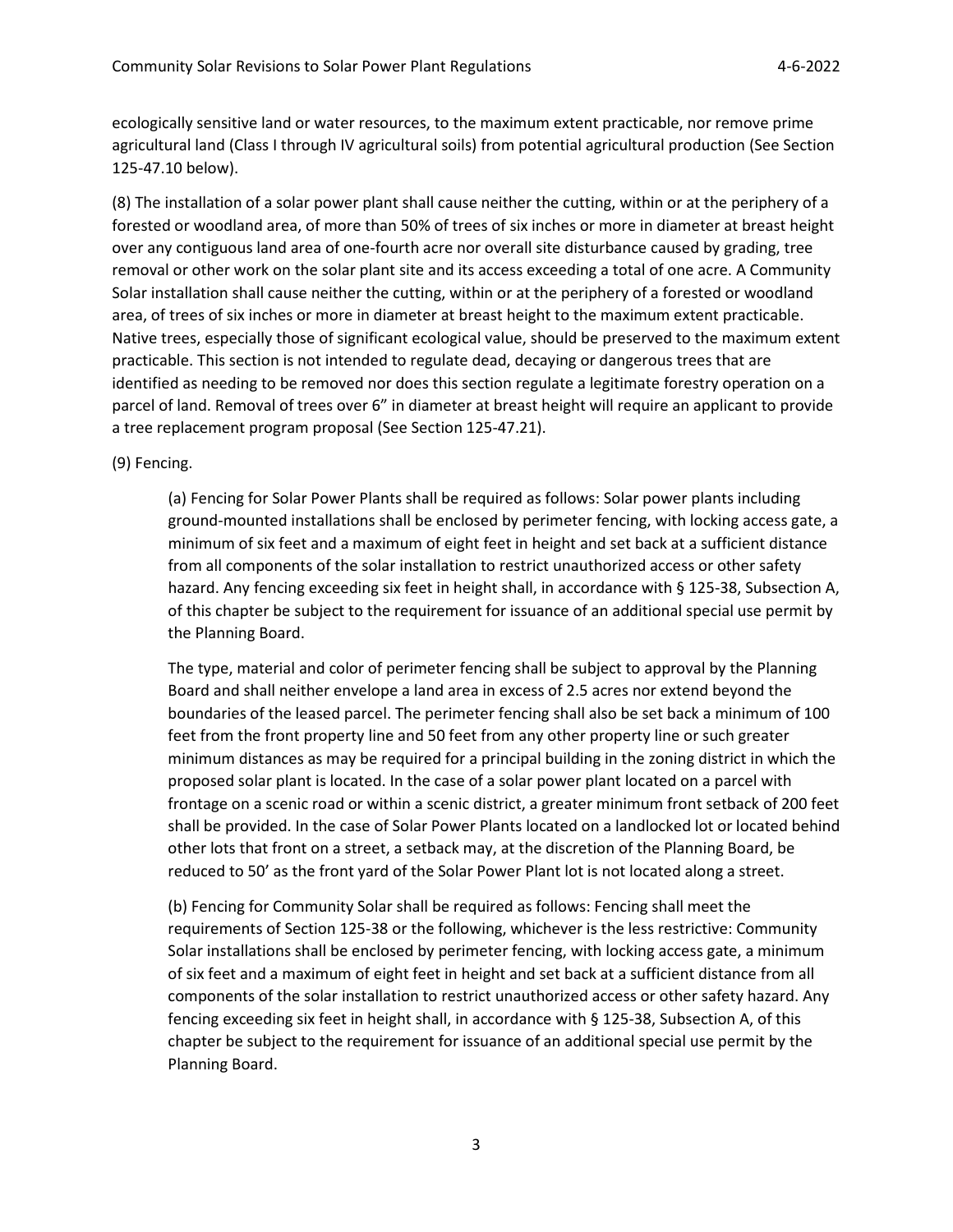The type, material and color of perimeter fencing shall be subject to approval by the Planning Board and shall not envelope a land area more than the minimum required from the edge of a Community Solar installation to provide the necessary access to the installation or to meet building code requirements, or the boundaries of the leased parcel, whichever is the stricter application. The perimeter fencing shall also be set back a minimum of 100 feet from the front property line and 50 feet from any other property line or such greater minimum distances as may be required for a principal building in the zoning district in which the proposed Community Solar installation is located. In the case of Community Solar located on a parcel with frontage on a scenic road or within a scenic district, a greater minimum front setback of 200 feet shall be provided. In the case of Community Solar located on a landlocked lot or located behind other lots that front on a street, a setback may, at the discretion of the Planning Board, be reduced to 50' as the front yard of the Solar Power Plant lot is not located along a street..

(10) Agricultural uses, including the raising of organic crops and small animals such as sheep, rabbits and chickens, are encouraged to be undertaken within the fenced perimeter of a solar power plant or Community Solar installation. Inclusion of these uses in a project proposal should be considered when assessing flexibility in other requirements of this section, such as fencing or lighting.

(11) The ground within the fenced perimeter of a solar power plant or Community Solar installation shall not be tamped, compressed, or otherwise specially conditioned with herbicides, pesticides or similar other treatments to inhibit the growth of natural vegetation.

(12) Manufacturer and/or installer's identification and appropriate warning signage and emergency contact information shall be posted at the site and clearly visible.

(13) Solar power plant or Community Solar buildings and accessory structures shall, to the maximum extent practicable, use materials, colors and textures that will blend the facility into the existing environment.

(14) Obscuring and screening of ground-mounted and rooftop solar power plants and Community Solar installations.

[Amended 1-2-2020 by L.L. No. 1-2020]

(a) Appropriate landscaping and/or site design features, including both the maintenance of existing natural vegetation and the introduction of new plantings consisting of a naturally appearing blend of deciduous and coniferous species, shall be required to screen groundmounted solar power plants and Community Solar and all accessory structures from scenic roadways, parklands, historic properties and neighboring residences.

(b) No obscuring or screening shall be required of rooftop solar installations, except in the following circumstances where the Planning Board shall be required to review installations and may require reasonable obscuring of the solar installation:

[1] Solar installations on flat roofs that extend beyond the top of the surrounding parapet, or that are more than 24 inches above the flat surface of a roof, whichever is higher;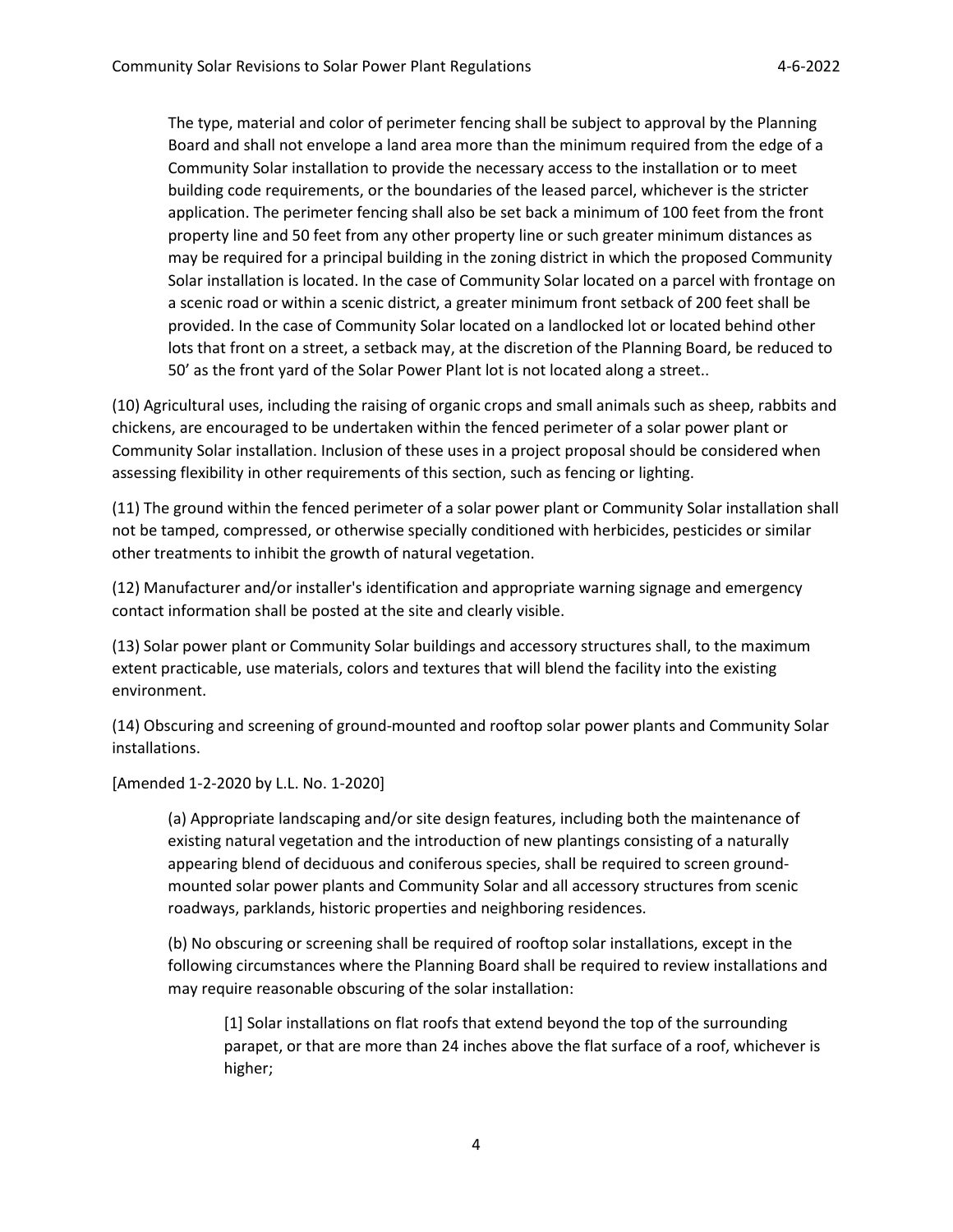[2] Solar installations that do not substantially conform to the plane of the roof or that extend beyond the edge(s) of a roof;

[3] An installation on a building that is on the National Register of Historic Places, the New York State Register of Historic Places, and/or the Rhinebeck Inventory of Historic Sites, in any such case where the proposed installation would substantially impair public enjoyment of a view that is a contributing element to the historic importance of the building.

(15) The maximum height of the top edge of any solar panel shall be 15 feet above ground level when the panel is oriented at a maximum vertical tilt.

(16) All panels and equipment shall be surfaced, designed and sited so as not to reflect glare onto adjacent private properties and public roadways. A study or assessment by a professional trained to assess glare, viewsheds and related items may be required.

(17) There shall be no outdoor lighting associated with the solar power plant or Community Solar except as considered desirable for activation in the case of an emergency or necessary for security and approved by the Planning Board.

(18) Any on-site power lines shall, to the maximum extent practicable, be underground installations.

(19) Decommissioning plan.

(a) All applications for solar power plants and Community Solar including ground-mounted installations shall be accompanied by a decommissioning plan to be implemented upon abandonment, or cessation of activity, or in conjunction with the removal of the facility, which shall be reviewed and approved by the Planning Board and its consultants.

(b) The following requirements shall be met for decommissioning:

[1] Solar power plants or solar farms and Community Solar, including ground-mounted installations which have not been in active and continuous service for a period of one year, shall be removed at the owners' or operators' expense within six months of the date of expiration of the one-year period.

[2] All above ground and belowground equipment, structures, fencing and foundations shall be removed from the site to a depth of at least three feet below grade.

[3] The site shall be restored to as natural a condition as possible within six months of the removal of all equipment, structures and foundations. Such restoration shall include, where appropriate, restoration of the surface grade and soil after removal of all equipment and revegetation of restored soil areas with native seed mixes.

[4] The Planning Board shall, as a condition of approval, require the posting of a removal bond in an amount adequate to provide for the removal of the solar power plant, solar farm or Community Solar installation, structures and equipment and for restoration of the site. In lieu of a removal bond, the Town Board, in its discretion, may permit the owner and/or operator to enter into a decommissioning agreement with the Town which provides, in relevant part, that if the decommissioning of the site is not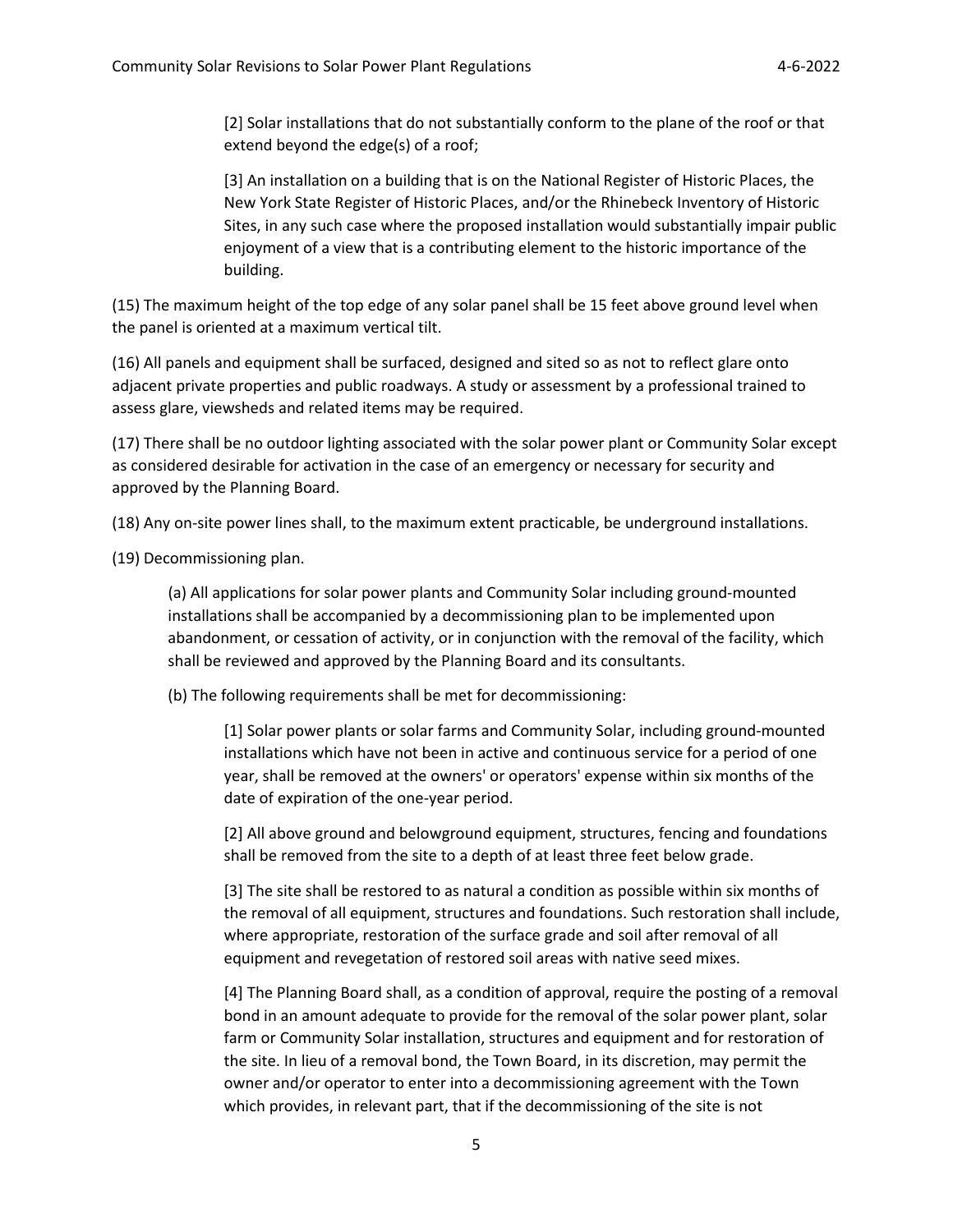completed within six months of the time period specified in Subsection I(19)(b)[1] above, and/or the restoration is not completed within the time period specified in Subsection I(19)(b)[3] above, the Town may, at its own expense, enter the property and remove or provide for the removal of the structures and equipment and/or the restoration of the site, as the case may be, in accordance with the decommissioning plan. Such agreement shall provide, in relevant part, that the Town may recover all expenses incurred for such activities from the defaulting property owner and/or operator. The cost incurred by the Town shall be assessed against the property and shall become a lien and tax upon said property and shall be added to and assessed as part of the taxes to be levied and assessed thereon and enforced and collected with interest in the same manner as other taxes. If such decommissioning agreement is made, it shall be recorded by the landowner with the land records of Dutchess County and shall be an agreement which binds subsequent owners of the site. A copy showing the stamp of the recorder of deeds shall be given by the landowner to the Town Clerk. This provision shall not preclude the Town from collecting such costs and expenses by any other manner by action in law or in equity. In the event of any such legal proceedings, the owner and/or operator, as the case may be, shall be liable for all legal expenses, costs and disbursements in connection with said litigation, as awarded by a court of competent jurisdiction.

[5] The provisions specified in Subsection I(19)(b)[4] above shall not be interpreted to limit in any manner the authority of the Town and its Code Enforcement Officer and Zoning Enforcement Officer as set forth in Article X, § 125-119, Enforcement; penalties for offenses, of this chapter.

(20) Subject to the discretion of the Planning Board, a tree replacement program may be required. For the purposes of establishing a baseline calculation for such a program, for every tree over 6" dba removed from a site for the installation of Community Solar, a tree may be required to be planted either on-site or in an off-site location approved by the Town Planning Board. Species, size and planting details shall be determined through discussions with the Town of Rhinebeck Planning Board and detailed in replacement program documentation.

(21)Consideration of on-site generated battery backup power as part of a Solar Power Plant or Community Solar installation is encouraged. Should such a benefit be proposed, the Planning Board has the discretion to weigh the benefits provided by such a system against any requests for relief from identified detrimental impact, as long as said relief does not require a variance. Such discretion provides the Planning Board with the authority to reduce the requirements, at their discretion, of any other section of this code.

(22)Consideration of microgrid development as part of a Solar Power Plant or Community Solar installation is encouraged. Should such a benefit be proposed, the Planning Board has the discretion to weigh the benefits provided by such a system against any requests for relief from identified detrimental impact, as long as said relief does not require a variance. Such discretion provides the Planning Board with the authority to reduce the requirements, at their discretion, of any other section of this code.